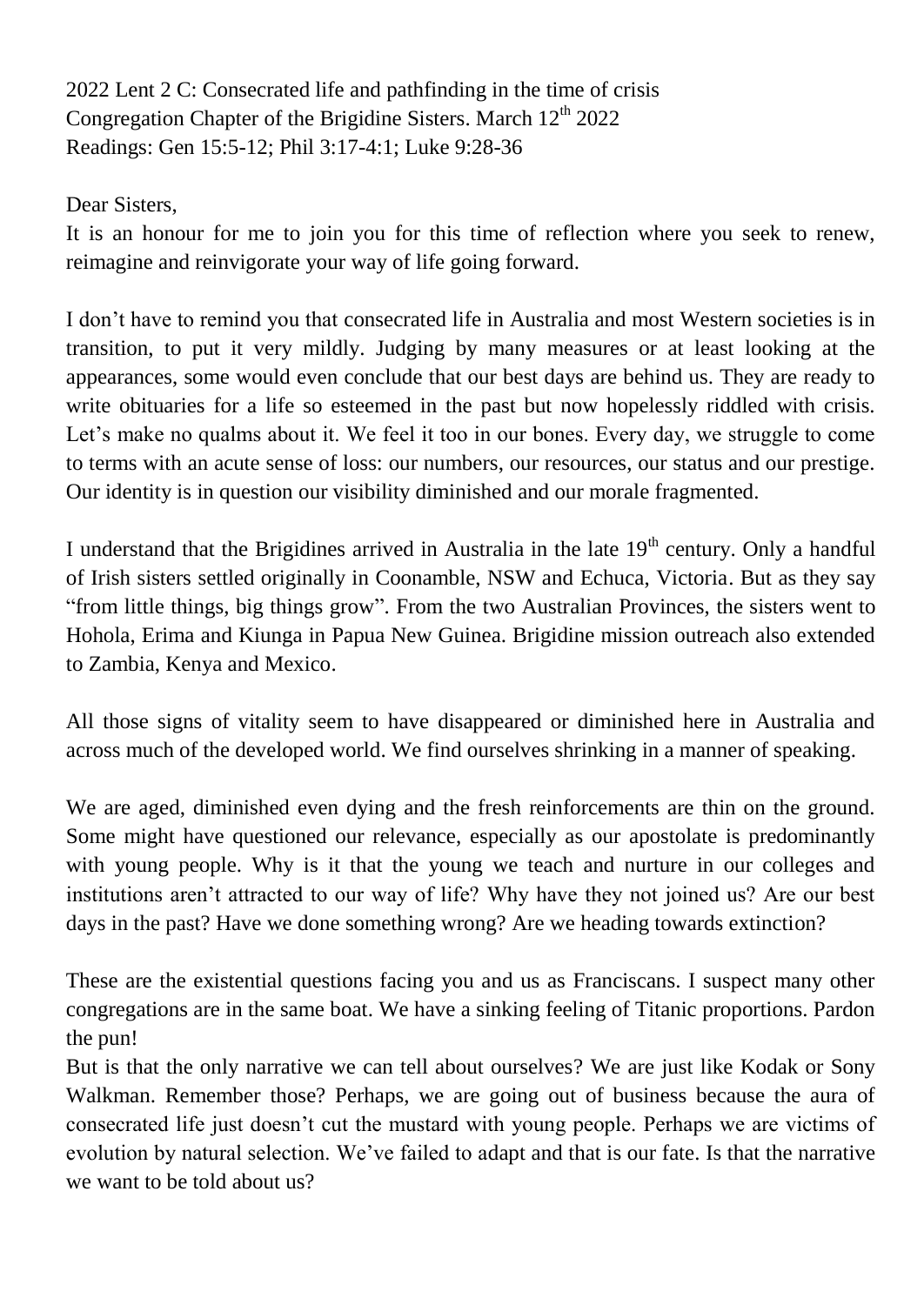Or perhaps there is another way to understand and live religious life today. This alternative way is not by looking into our rear vision and longing in nostalgia for some bygone era. Rather, it lies in the consciousness that religious life is not about being the infantry troops for the institutional Church. It is not about the capacity to staff hospitals, schools, orphanages and the like. Religious life is the art of scanning the horizons above and exploring the terrain below for signs of a new life and a new future. These reconnaissance specialists or the Delta Force, if you like, does not require a cast of thousands.

Religious are pathfinders who venture into the untrodden. We are not settlers but pilgrims; not guardians of status quo but explorers of what is possible. Religious are like the aboriginal pioneers who refused to sit on the edges of the shrinking billabong. It's in our DNA to **go to where the river flows** in order to explore new frontiers of engagement and new possibilities of solidarity.

Religious are like the scouting party sent to reconnoitre the land (Numbers13). They were the avant-garde who went ahead of the people in order to map out the path ahead and ensure a safe passage for those who followed. They took enormous risks and led the People of God to a new future. It is an apt image for religious, I suggest. We are the avant-garde who are entrusted with the prophetic task of pioneering and trailblazing. The Church and the world depend on us to lead them to new thresholds and crossroads where the God of the journey beckons.

But instead of exploring new pathways to the future, we often spend our energy on maintaining the infrastructure of the past. We find it hard to uproot and replant. In Italy, some of my confreres wanted to keep custody of our shrines to the last man standing. Some of us would rather turn into pillars of salt, that is, to die heroically like Lot's wife than to go into the unknown land. Some of us cannot even think and act outside the paradigm that has shaped us, let alone seeing with fresh insights the lofty vision that requires intercongregational, ecumenical, interfaith, ecological and indeed cosmological reimagination. So dear sisters,

This chapter is an opportunity for us to pause and give gratitude to the past, to live the present with passion, embrace the future with audacity. Our conscientization of our current state of the religious life is a privileged threshold for the future. The insight we have into who we are as the avant-garde and the pathfinders will facilitate a paradigm shift not only for us but also for the People of God.

Where are the thresholds, peripheries and crossroads that we are called to venture into today? Where are the spaces where we can be the catalysts for the Kingdom and the yeast for the leavening of God's people?